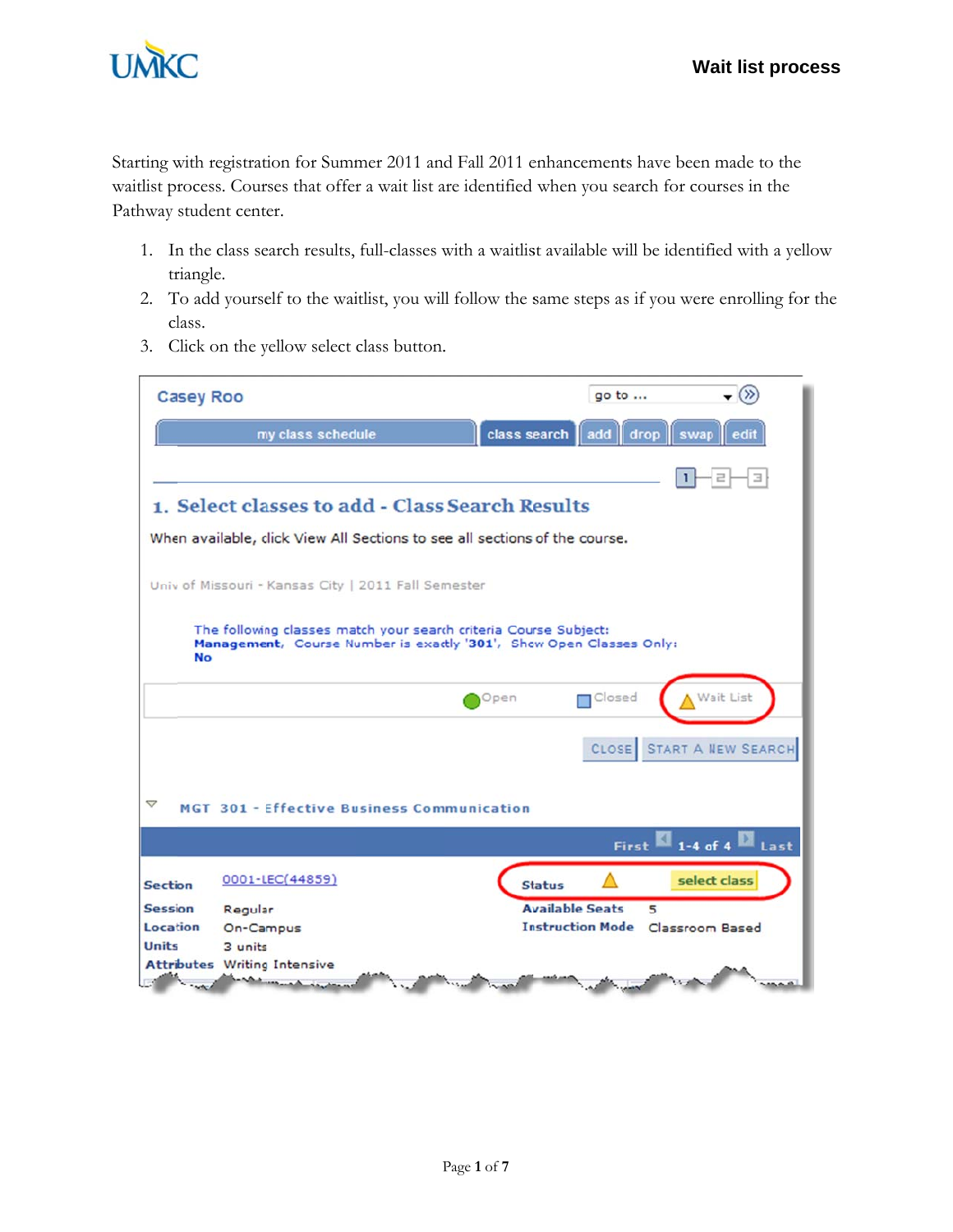

| <b>Casey Roo</b>   | go to                                                                                                    |  |
|--------------------|----------------------------------------------------------------------------------------------------------|--|
| my class schedule  | $\vert$ class search $\vert\vert$ add $\vert\vert$ drop $\vert\vert$ swap $\vert\vert$ edit $\vert\vert$ |  |
| <b>Add Classes</b> |                                                                                                          |  |

## 1. Select classes to add - Enrollment Preferences

2011 Fall Semester | Undergraduate | Univ of Missouri - Kansas City

## **MGT 301 - Effective Business Communicati**

|                          | <b>Class Preferences</b>                         |             |                         |                                 |                                                                     |                             |
|--------------------------|--------------------------------------------------|-------------|-------------------------|---------------------------------|---------------------------------------------------------------------|-----------------------------|
| MGT 301-0001             |                                                  | Lecture     | ∧ Wait List             | <b>Wait List</b>                |                                                                     | Wait list if class is full  |
|                          |                                                  |             |                         | Grading                         | Graded                                                              |                             |
| <b>Session</b><br>Career | <b>Regular Academic Session</b><br>Undergraduate |             |                         | <b>Units</b>                    | 3.00                                                                |                             |
|                          | <b>Enrolment Information</b>                     |             |                         |                                 |                                                                     |                             |
|                          | Writing Intensive                                |             |                         |                                 | CANCEL                                                              | <b>NEXT</b>                 |
| <b>Section</b>           | Component                                        |             | <b>Days &amp; Times</b> | Location                        | <b>Instructor</b>                                                   | <b>Start/End Date</b>       |
|                          | 0001 Lecture                                     | 12:15PM     | MoWe 11:00AM -          | Bloch - Rm<br>00114             | <b>Erin Blocher</b>                                                 | $8/22/2011 -$<br>12/16/2011 |
| <b>NOTES</b>             |                                                  |             |                         |                                 |                                                                     |                             |
|                          | <b>Class Notes</b>                               | of the WEPT |                         |                                 | Note: Writing Intensive course. Prerequisite: Successful completion |                             |
|                          | My Class Schedule                                |             |                         | Class Search Add Drop Swap Edit |                                                                     |                             |
| go to                    |                                                  | ◇           |                         |                                 |                                                                     |                             |

- 4. Verify that you meet the requirements listed in the "Enrollment Information" section (if there are any requirements). You will not be able to add yourself to a waitlist if you do not meet the enrollment requirements.
- 5. Check the "Wait list if class is full" box.
- 6. Click the yellow Next button.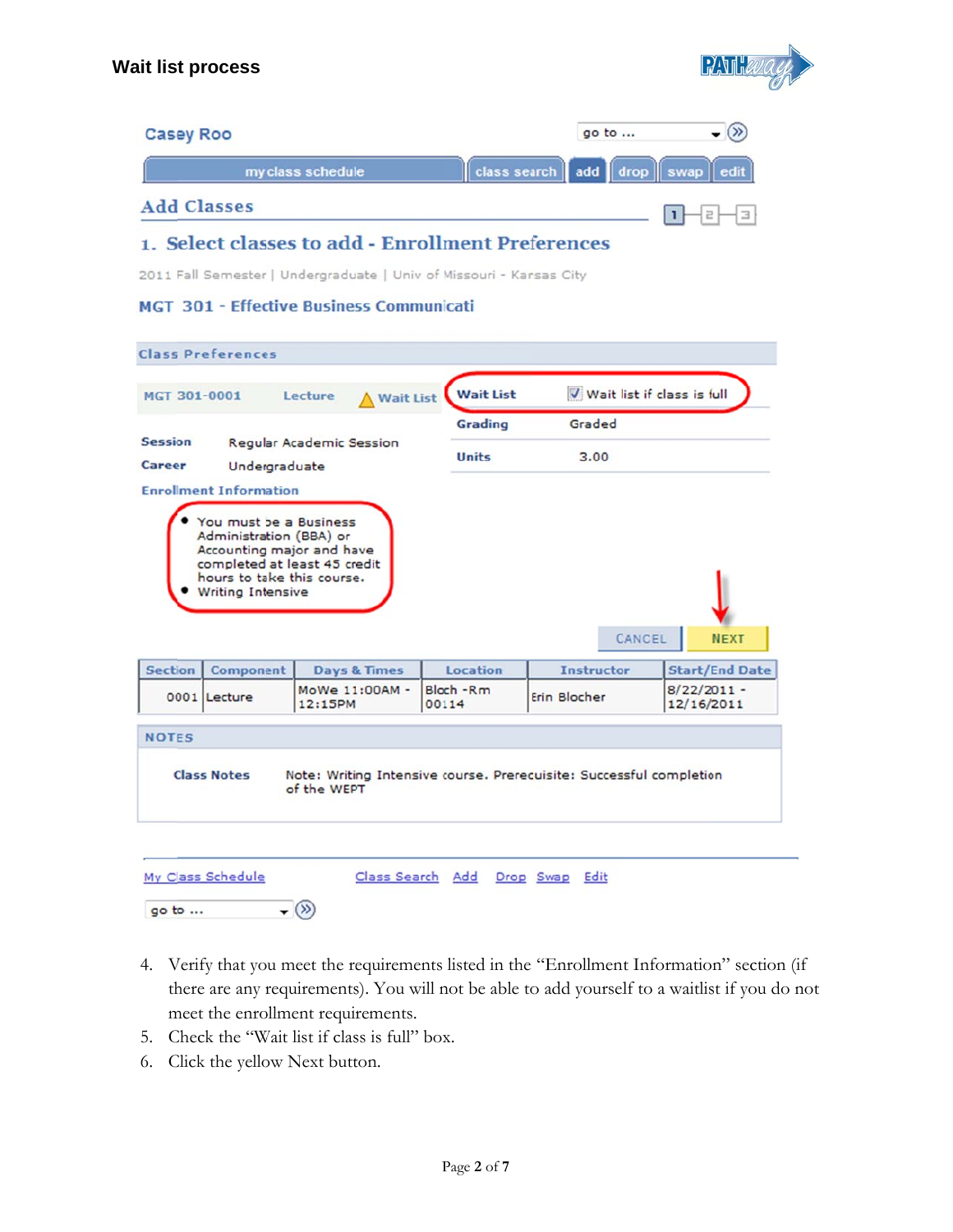



- 7. The wait listed course is now in your enrollment shopping cart.
- 8. Click on the yellow Proceed to Step 2 of 3 button.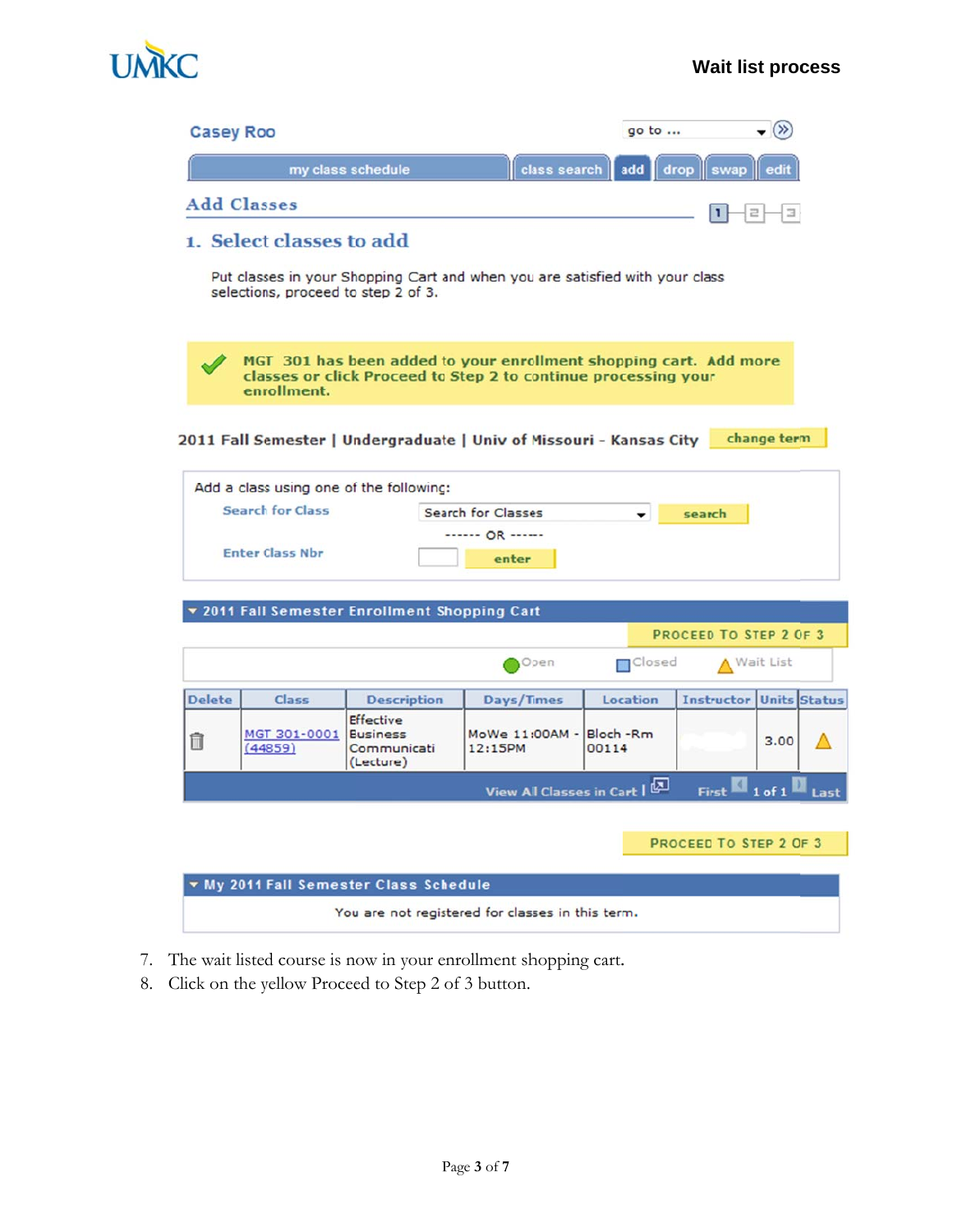

9. If this is the first class you've added for the term, you will now be shown the Statement of Financial Responsibility. This is a legal document. When you click Agree and Continue, you indicate that you are aware of all the payment policies and procedures at UMKC. If you later decide that you do not wish to take classes at UMKC you must drop them before the semester begins to avoid any financial obligations.

| <b>Casey Roo</b>        |                                                                                 |                           | go to               |               | $\langle \rangle$              |
|-------------------------|---------------------------------------------------------------------------------|---------------------------|---------------------|---------------|--------------------------------|
|                         | my class schedule                                                               | class search              |                     | add drop swap | edit                           |
| <b>Add Classes</b>      |                                                                                 |                           |                     | ı             | а                              |
| 2. Confirm classes      |                                                                                 |                           |                     |               |                                |
|                         | Click Finish Enrolling to process your request for the classes listed below. To |                           |                     |               |                                |
|                         | exit without adding these classes, click Cancel.                                |                           |                     |               |                                |
|                         |                                                                                 |                           |                     |               |                                |
|                         |                                                                                 |                           |                     |               |                                |
|                         |                                                                                 |                           |                     |               |                                |
|                         | 2011 Fall Semester   Undercraduate   Univ of Missouri - Kansas City             |                           |                     |               |                                |
|                         |                                                                                 |                           |                     |               |                                |
|                         |                                                                                 |                           |                     |               |                                |
|                         |                                                                                 | Open                      | <b>n</b> Closed     |               | A Wait List                    |
|                         |                                                                                 |                           |                     |               |                                |
| Class                   | <b>Description</b>                                                              | Days/Times                | Location            |               | <b>Instructor Units Status</b> |
|                         | Effective<br><b>Business</b><br>Communicati<br>(Lecture)                        | MoWe 11:00AM -<br>12:15PM | Bloch - Rm<br>00114 |               | 3.00<br>Λ                      |
|                         |                                                                                 |                           |                     |               |                                |
|                         |                                                                                 |                           |                     |               |                                |
|                         |                                                                                 | CANCEL                    | <b>PREVIOUS</b>     |               | <b>FINISH ENROLLING</b>        |
| MGT 301-0001<br>(44859) |                                                                                 |                           |                     |               |                                |
|                         |                                                                                 |                           |                     |               |                                |
|                         |                                                                                 | Class Search<br>Add       | Drop Swap Edit      |               |                                |
| My Class Schedule       | $\langle \rangle$                                                               |                           |                     |               |                                |

10. Click the yellow Finish Enrolling button.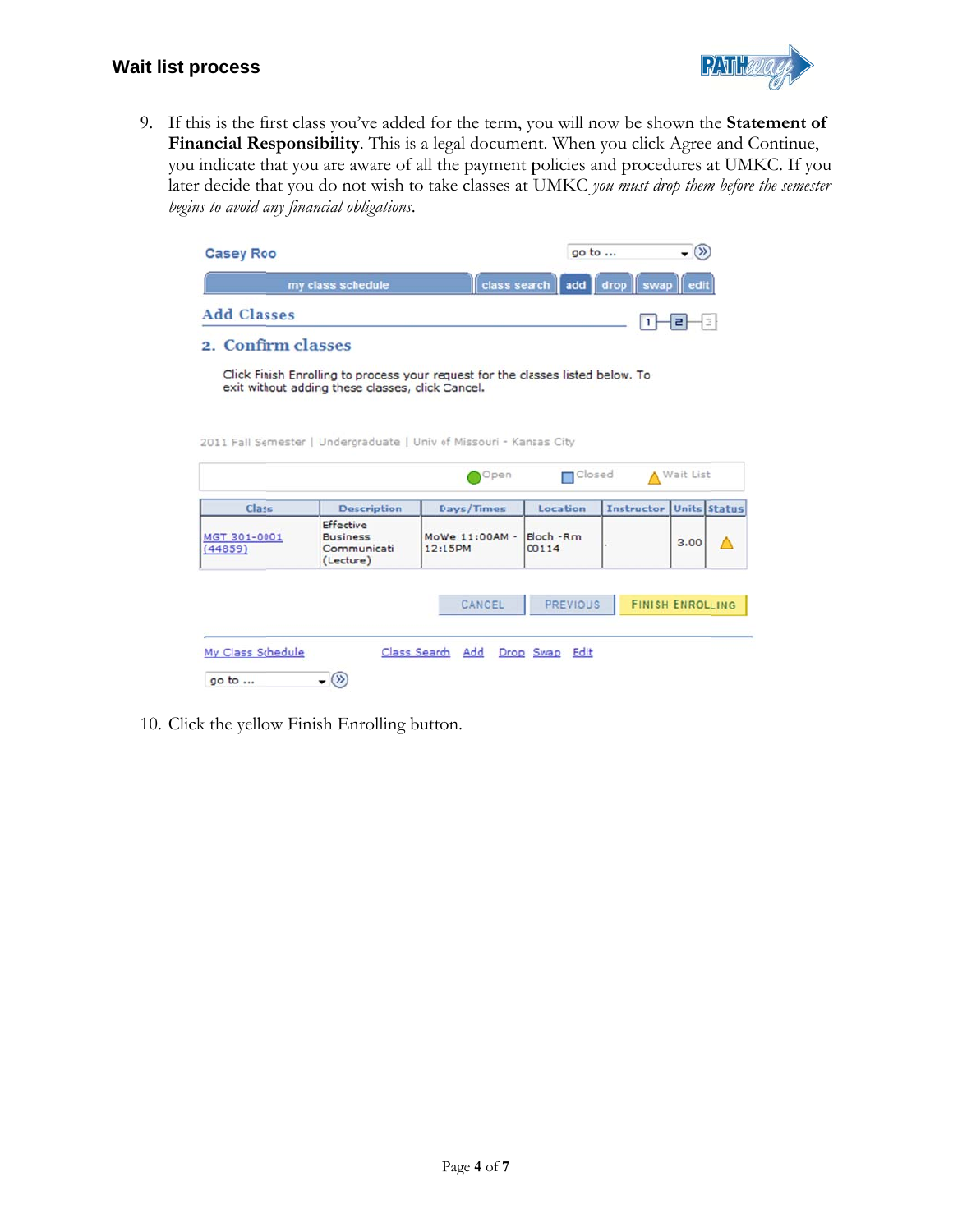

| <b>Casey Roo</b>   |                                                                           | $\mathbf{v}^{(2)}$<br>go to     |  |
|--------------------|---------------------------------------------------------------------------|---------------------------------|--|
|                    | my class schedule                                                         | class search add drop swap edit |  |
| <b>Add Classes</b> |                                                                           | -131<br>Е                       |  |
| 3. View results    | View the following status report for enrollment confirmations and errors: |                                 |  |
|                    | 2011 Fall Semester   Undergraduate   Univ of Missouri - Kansas City       |                                 |  |
|                    | Success: enrolled                                                         | Error: unable to add class      |  |

| <b>Class</b>   | Message                                                                                           | <b>Status</b> |
|----------------|---------------------------------------------------------------------------------------------------|---------------|
| <b>MGT 301</b> | Message: Class 44859 is full. You have been been<br>placed on the wait list in position number 5. |               |
|                |                                                                                                   |               |

- 11. You will receive confirmation regarding whether you were placed on the wait list or not.
	- a. Green check mark  $=$  successfully added to the wait list. Your position number on the wait list will be displayed in the message.
	- b. Red  $X = you$  were *not* added to the wait list. The reason will be explained in the Message area.

Once you place yourself on a class wait list, the system will attempt to add you to the class if a space becomes available (this process runs once per day, if space becomes available other students will only be able to add themselves to the wait list until after the process runs). You will be notified via your UMKC email as to whether you were added to the class. If you wish to remove yourself from a wait list, follow the same procedure for dropping a class.

If the system encounters one or more registration errors when attempting to add you to the class, an e-mail notification will be sent providing the registration error the system encountered. The system will attempt to add the next person to the wait list, but you will not lose your position on the wait list. Please note that we are not currently able to report more than one registration error in the email notification even if you have multiple registration issues. Possible registration errors:

- **Time Conflict:** If you are enrolled for another class at the same time as your waitlisted class, the automatic enrollment process will skip you.
- Max hours exceeded: If enrolling in the waitlisted class would put you over your term credit hour limit (17 hours for most undergraduate students), the automatic enrollment process will skip you.
- Registration hold: If you have a registration hold on your account, the automatic enrollment process will skip you.
- Enrollment Requirement: If you do not meet the enrollment requirement for the course. For example passing the appropriate math placement exam, the WEPT exam, or if you must be admitted into a specific major (Chemistry, Business, Nursing, etc.) to enroll in the course.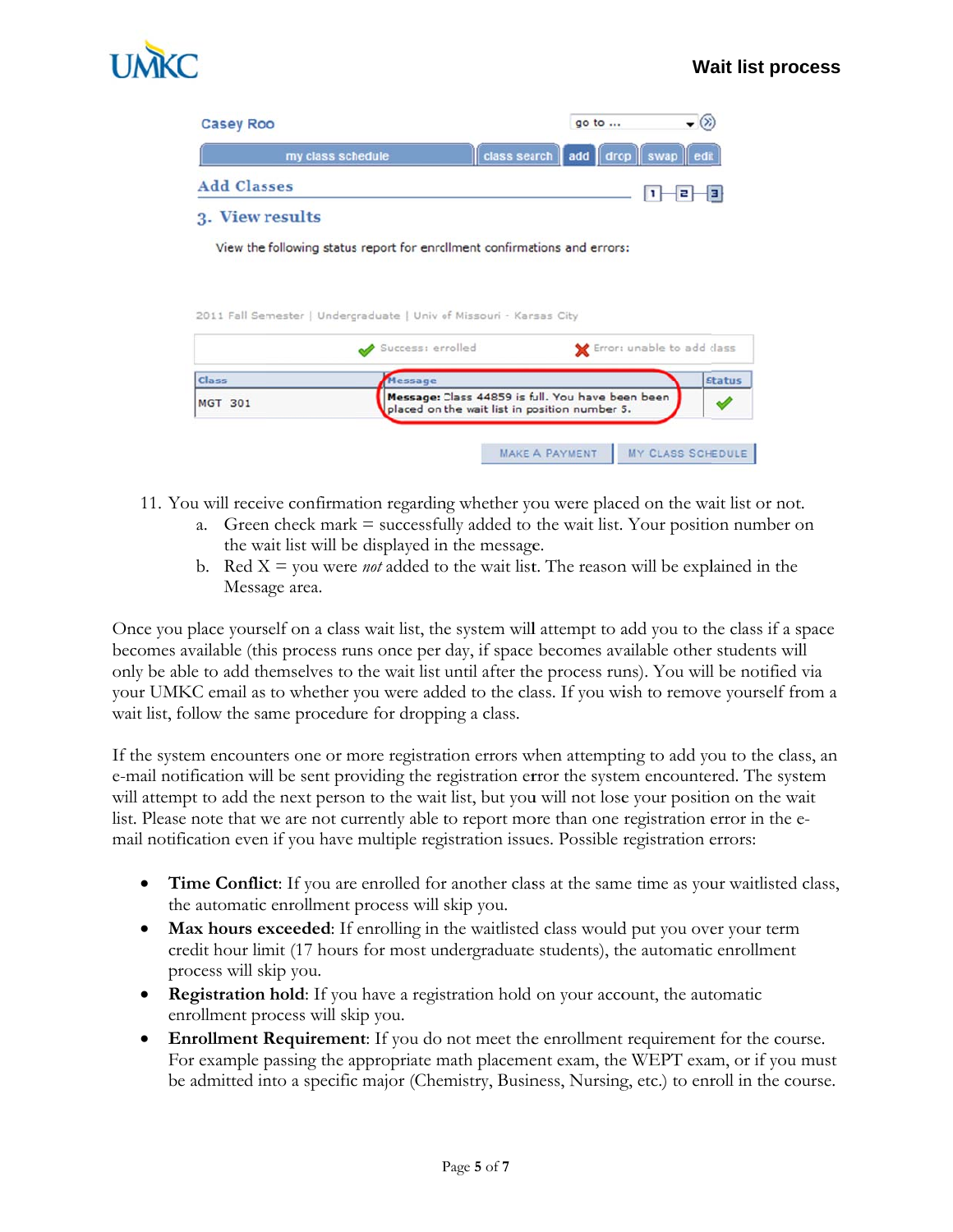

If you no longer wish to be enrolled in the class, you must drop the wait listed class via Pathway. Note that you are responsible for checking your schedule and dropping any classes you are not actually attending by the dates listed on the Academic Calendar.